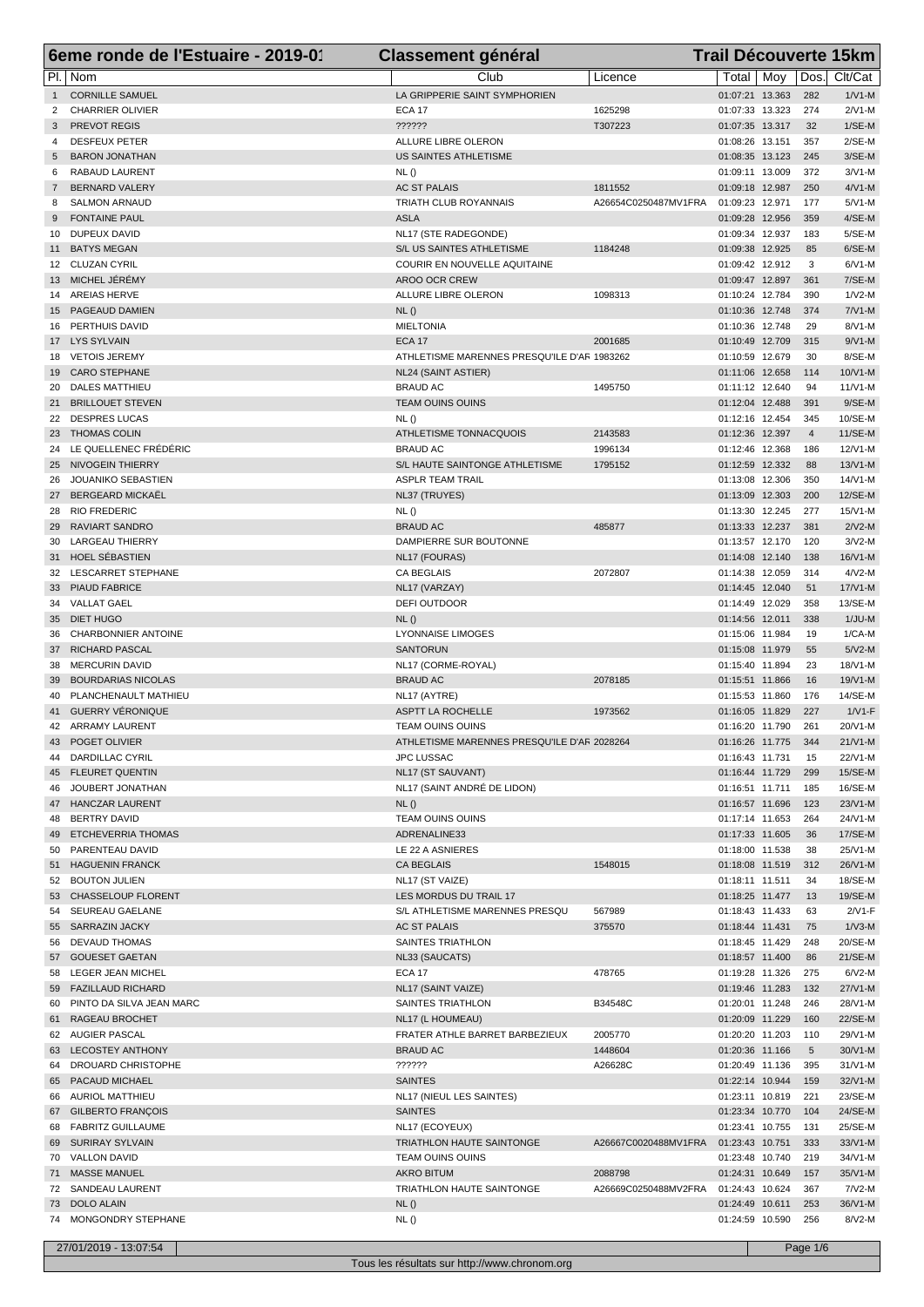|    | 6eme ronde de l'Estuaire - 2019-01             | <b>Classement général</b>                                 |                      | <b>Trail Découverte 15km</b>       |                |                       |                      |
|----|------------------------------------------------|-----------------------------------------------------------|----------------------|------------------------------------|----------------|-----------------------|----------------------|
|    | PI.   Nom                                      | Club                                                      | Licence              | Total                              | Mov            | Dos.                  | Clt/Cat              |
|    | 75 PASTRE FRÉDÉRIC                             | NL17 (SAINT GEORGES DES CTX)                              |                      | 01:25:06 10.576                    |                | 318                   | 37/V1-M              |
|    | 76 PEINAUD LUCIE                               | S/L ATHLETISME MARENNES PRESQU                            | 2099268              | 01:25:17 10.553                    |                | 292                   | $1/SE-F$             |
|    | 77 BUSCHBAUM NICOLAS                           | <b>RUN'IN CONCHES</b>                                     |                      | 01:25:21 10.545                    |                | 65                    | 38/V1-M              |
|    | 78 CRON JEAN LOUIS<br>79 AVERBUCH GAEL         | <b>GAELANE SEUREAU</b><br><b>TEAM TRAIL 17</b>            |                      | 01:25:24 10.539<br>01:26:09 10.447 |                | 307<br>84             | $1/N4$ -M<br>39/V1-M |
|    | 80 AUBREE EDITH                                | NL()                                                      |                      | 01:26:11 10.443                    |                | 252                   | $1/V2-F$             |
|    | 81 JULIEN GILLES                               | <b>SAINTES TRIATHLON</b>                                  |                      | 01:26:12 10.441                    |                | 332                   | 40/V1-M              |
|    | 82 ESPAGNAT NICOLAS                            | <b>TEAM TRAIL 17</b>                                      |                      | 01:26:27 10.411                    |                | 115                   | 26/SE-M              |
| 83 | <b>JULIENNE NICOLAS</b>                        | NL33 (BRAUD ET SAINT LOUIS)                               |                      | 01:26:31 10.403                    |                | 107                   | $41/N1-M$            |
|    | 84 LISS RODOLPHE                               | NL17 (ST ROMAIN DE BENÊT)                                 |                      | 01:27:05 10.335                    |                | 187                   | $9/N2-M$             |
|    | 85 RUIZ DAVID<br>86 PERROGON FRÉDÉRIC          | <b>BRAUD AC</b>                                           | 1772705              | 01:27:09 10.327<br>01:27:29 10.288 |                | 193<br>303            | 27/SE-M<br>10/V2-M   |
|    | 87 GUITTON CYRILLE                             | NL16 (JUILLAC LE COQ)<br>NL()                             |                      | 01:27:47 10.253                    |                | 125                   | 42/V1-M              |
|    | 88 CROOK NEVILLE                               | NL17 (BOURGNEUF)                                          |                      | 01:27:56 10.235                    |                | 71                    | 43/V1-M              |
| 89 | DELAPLACE CÉDRIC                               | NL (17200)                                                |                      | 01:28:01 10.225                    |                | 294                   | 44/V1-M              |
|    | 90 SEGUIN BENOIT                               | NL17 (TESSON)                                             |                      | 01:28:39 10.152                    |                | 196                   | 45/V1-M              |
| 91 | <b>GANDELIN FABRICE</b>                        | NL17 (LEOVILLE)                                           |                      | 01:28:42 10.147                    |                | 96                    | $11/N2-M$            |
| 92 | DELMARLE JONATHAN                              | JE COURS TU COURS IL COURT                                |                      | 01:28:51 10.129                    |                | 67                    | 46/V1-M              |
|    | 93 LASTÈRE JÉRÔME<br>94 TIMONNIER DIDIER       | NL17 (PONS)<br><b>BRAUD AC</b>                            | 2158380              | 01:29:01 10.110<br>01:29:22 10.071 |                | 228<br>45             | 47/V1-M<br>12/V2-M   |
|    | 95 ROUSSEAU SEBASTIEN                          | NL33 (CARBON BLANC)                                       |                      | 01:29:29 10.058                    |                | 142                   | 13/V2-M              |
|    | 96 LAFITE JEAN-BAPTISTE                        | NL17 (PISANY)                                             |                      | 01:29:30 10.056                    |                | 235                   | 28/SE-M              |
| 97 | <b>MEUNIER CAROLE</b>                          | <b>CHANIERS</b>                                           |                      | 01:29:52 10.015                    |                | 289                   | $3/V1-F$             |
|    | 98 CHOLLET SYLVAIN                             | NL17 (NIEUL SUR MER)                                      |                      | 01:30:09                           | 9.983          | 27                    | 48/V1-M              |
|    | 99 CAIRA MORGAN                                | NL()                                                      |                      | 01:30:10                           | 9.982          | 377                   | 29/SE-M              |
|    | 100 NOURISSON THIERRY                          | DEBAUCHE 17                                               |                      | 01:30:13                           | 9.976          | 207                   | 14/V2-M              |
|    | 101 PATIN STANISLAS<br>102 TESSIER JEROME      | ASE RUNNING TEAM<br>TEAM VÉLO PASSION 17                  | 017413001            | 01:30:18<br>01:30:20               | 9.967<br>9.963 | 319<br>293            | 30/SE-M<br>49/V1-M   |
|    | 103 PETIT ERIC                                 | TEAM OUINS OUINS                                          |                      | 01:30:24 9.956                     |                | 141                   | 50/V1-M              |
|    | 104 GALERON CHRISTOPHE                         | <b>SAINTES TRIATHLON</b>                                  | B04733C0020489MV2FRA | 01:30:30                           | 9.945          | 171                   | 51/V1-M              |
|    | 105 FRITZSCH DANIEL                            | <b>TEAM TRAIL17</b>                                       |                      | 01:30:31                           | 9.943          | 249                   | 15/V2-M              |
|    | 106 GARNIER CAROLE                             | <b>CAISSE D EPARGNE</b>                                   |                      | 01:30:59                           | 9.892          | 133                   | $4/VI$ -F            |
|    | 107 BOUCHET DAVID                              | HAUTE SAINTONGE ATHLETISME                                | 2159001              | 01:31:13                           | 9.867          | 369                   | 52/V1-M              |
|    | 108 SIMON OLIVIER                              | NL17 (BIRON)                                              |                      | 01:31:16                           | 9.861          | 233                   | 16/V2-M              |
|    | 109 AUCLERT GUILLAUME<br>110 AUCLERT PIERRE    | NL37 (TOURS)<br>NL17 (ROYAN)                              |                      | 01:31:17 9.859<br>01:31:19         | 9.856          | 24<br>25              | 31/SE-M<br>32/SE-M   |
|    | 111 COMMIN SEBASTIEN                           | <b>CAISSE EPARGNE</b>                                     |                      | 01:31:33                           | 9.831          | 145                   | 53/V1-M              |
|    | 112 MILLIOT GRÉGOIRE                           | ASE RUNNING TEAM                                          |                      | 01:31:37                           | 9.824          | 316                   | 33/SE-M              |
|    | 113 PEROCHE AURÉLIE                            | NL17 (MÉDIS)                                              |                      | 01:31:45                           | 9.809          | 91                    | $2/SE-F$             |
|    | 114 WALEK ALAIN                                | <b>SAINTES TRIATHLON</b>                                  | B35307C              | 01:31:47                           | 9.806          | 163                   | 17/V2-M              |
|    | 115 LUCAS MARJORIE                             | NL17 (DOMPIERRE SUR MER)                                  |                      | 01:31:51                           | 9.799          | 43                    | $5/V1-F$             |
|    | 116 GORRON DENIS                               | NL17 (GENOUILLÉ)<br>GROUPEMENT ATHLETIQUE SAUJON S        | 2016530              | 01:32:01 9.781<br>01:32:04 9.776   |                | 117<br>83             | 54/V1-M<br>18/V2-M   |
|    | 117 GAILLARD CHRISTOPHE<br>118 NERAUD STEPHANE | NL17 (THAIMS)                                             |                      | 01:32:19 9.749                     |                | 158                   | 55/V1-M              |
|    | 119 LESPAGNOL SÉBASTIEN                        | SAINTES TRIATHLON                                         | A73018C0020489MV1FRA | 01:32:20                           | 9.747          | 79                    | 56/V1-M              |
|    | 120 JACUZZI ROMAIN                             | NL17 (MARANS)                                             |                      | 01:32:21                           | 9.746          | 203                   | 34/SE-M              |
|    | 121 BRUNET DONATIEN                            | S/L HAUTE SAINTONGE ATHLETISME                            | 2022254              | 01:32:28                           | 9.733          | 280                   | 57/V1-M              |
|    | 122 BRUNI LUCIE                                | SAINTES TRIATHLON                                         | B30383C              | 01:32:32 9.726                     |                | 240                   | $6/V1-F$             |
|    | 123 PERE MICKAEL                               | NL17 (NIEUL LES SAINTES)                                  |                      | 01:33:13 9.655                     |                | 209                   | 58/V1-M              |
|    | 124 RENOULLEAU PIERREJEAN<br>125 KANCEL CEDRIC | NL()<br>NL()                                              |                      | 01:33:22 9.639<br>01:33:36         | 9.615          | 385<br>382            | 35/SE-M<br>59/V1-M   |
|    | 126 BASQUIN FRANCIS                            | <b>ESTUAIRE CLUB ATHLETIC 17</b>                          | 2068051              | 01:33:51                           | 9.590          | 39                    | 36/SE-M              |
|    | 127 OLIVA NICOLAS                              | NL17 (17120 - GREZAC)                                     |                      | 01:33:57 9.580                     |                | 208                   | 37/SE-M              |
|    | 128 LEROYER BENOIT                             | JE COURS À THAIRÉ D?AUNIS                                 |                      | 01:33:58                           | 9.578          | 78                    | 60/V1-M              |
|    | 129 QUEYROI LAURENT                            | <b>SAGC ORIENTATION</b>                                   |                      | 01:33:59                           | 9.576          | 103                   | 61/V1-M              |
|    | 130 PAVIE SYLVAIN                              | ATHLETISME OLYMPIC PONTOIS                                | 1934713              | 01:34:00                           | 9.574          | 399                   | 62/V1-M              |
|    | 131 MORICE PATRICK                             | NL()                                                      |                      | 01:34:17 9.546                     |                | 129                   | $2/N3-M$             |
|    | 132 EMPEREUR SEBASTIEN<br>133 NOEL ERIC        | NL()<br><b>BRAUD AC</b>                                   | 513645               | 01:34:18 9.544<br>01:34:26         | 9.531          | 371<br>$\overline{7}$ | 63/V1-M<br>19/V2-M   |
|    | 134 BOUINOT ERIC                               | NL33 (MAZION)                                             |                      | 01:34:27 9.529                     |                | 179                   | 20/V2-M              |
|    | 135 FAURE THIERRY                              | TRIATHLON HAUTE SAINTONGE                                 |                      | 01:34:30 9.524                     |                | 74                    | 21/V2-M              |
|    | 136 NEVEU ALAIN                                | NL17 (MEDIS)                                              |                      | 01:34:48                           | 9.494          | 124                   | $3/N3-M$             |
|    | 137 TESSIER SYLVIE                             | DÉBAUCHE 17                                               |                      | 01:34:48                           | 9.494          | 198                   | $2/V2-F$             |
|    | 138 CLAUDEL STANISLAS                          | NL16 (16000 - ANGOULEME)                                  |                      | 01:34:49 9.492                     |                | 238                   | 64/V1-M              |
|    | 139 PAPIN LAETITIA                             | <b>TEAM TRAIL17</b>                                       |                      | 01:35:00                           | 9.474          | 254                   | $7/V1-F$             |
|    | 140 BOUCHET ELODIE<br>141 MAGNANON JULIEN      | TRIATHLON HAUTE SAINTONGE<br>NL17 (BOURCEFRANC LE CHAPUS) | B00472C              | 01:35:03<br>01:35:07 9.462         | 9.469          | 370<br>144            | 8/V1-F<br>38/SE-M    |
|    | 142 BUSCH LYDIE                                | US AIGREFEUILLE ATHLETISME*                               | 2010897              | 01:35:12 9.454                     |                | 366                   | $9/V1-F$             |
|    | 143 BENARD DAVID                               | S/L ATHLETIC CLUB DE ST PALAIS                            | 1814991              | 01:35:19                           | 9.442          | 297                   | 65/V1-M              |
|    | 144 PHARISIEN CAROLE                           | S/L ATHLETIC CLUB DE ST PALAIS                            | 1803466              | 01:35:19 9.442                     |                | 281                   | 10/V1-F              |
|    | 145 LEDUQUE CÉDRICK                            | AVENTURES RUNNING SEGONZAC                                |                      | 01:35:58 9.378                     |                | 313                   | 66/V1-M              |
|    | 146 SCHOUTEN JUDITH                            | <b>BRAUD AC</b>                                           | 1634839              | 01:35:59                           | 9.377          | 195                   | $3/V2-F$             |
|    | 147 ADELLE CECILE                              | NL17 (ROYAN)                                              |                      | 01:36:06                           | 9.365          | 262                   | $3/SE-F$             |
|    | 148 LE MOUELLIC ERWANN                         | NL()                                                      |                      | 01:36:18 9.346                     |                | 255                   | 67/V1-M              |
|    | 27/01/2019 - 13:07:54                          |                                                           |                      |                                    |                | Page 2/6              |                      |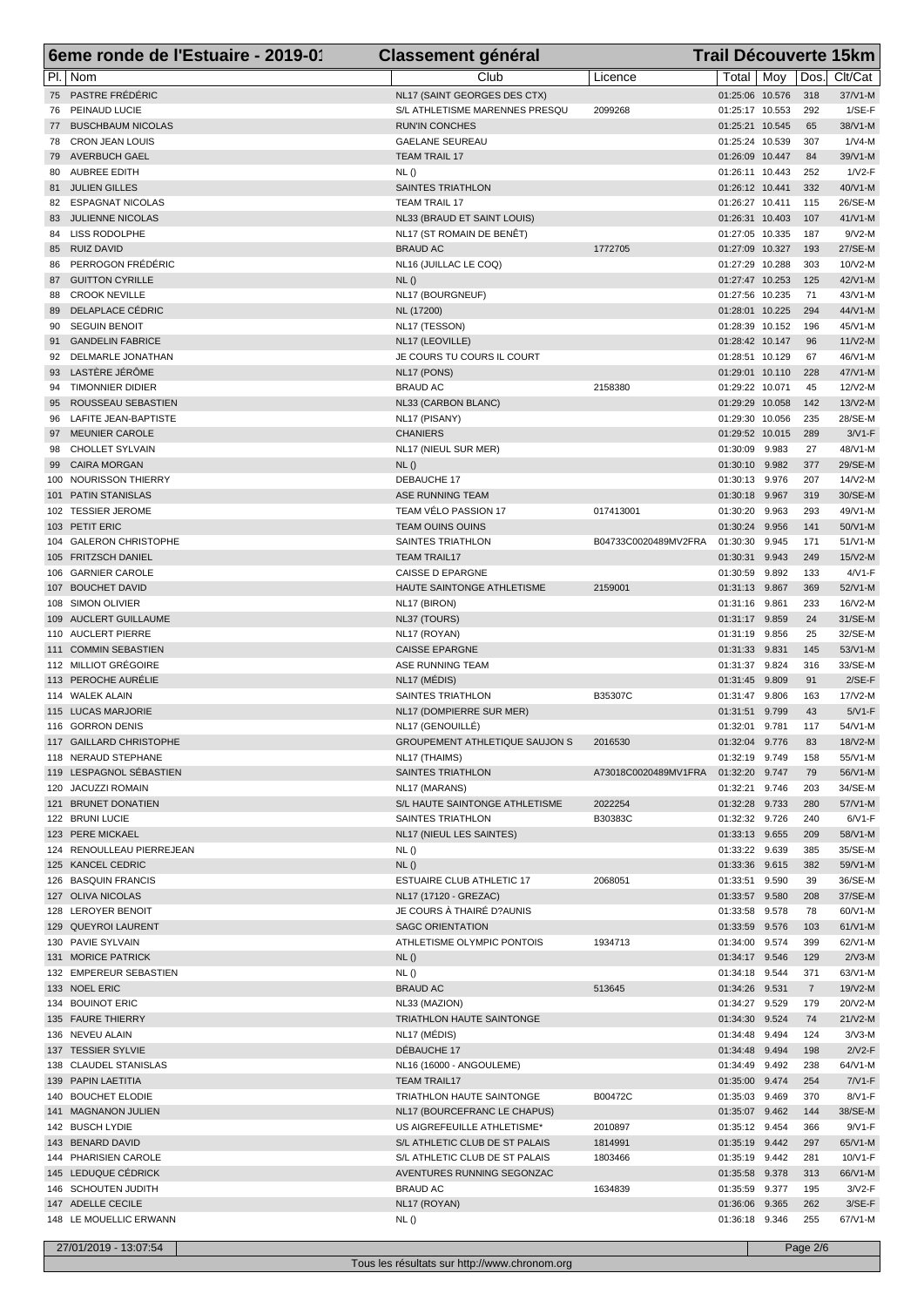|                 | 6eme ronde de l'Estuaire - 2019-01         | <b>Classement général</b>                           |                      |                                  |                |                | <b>Trail Découverte 15km</b> |
|-----------------|--------------------------------------------|-----------------------------------------------------|----------------------|----------------------------------|----------------|----------------|------------------------------|
| PI.   Nom       |                                            | Club                                                | Licence              | Total   Mov                      |                | Dos.           | Clt/Cat                      |
|                 | 149 PROUX LIONEL                           | NL()                                                |                      | 01:36:51                         | 9.293          | 278            | 68/V1-M                      |
|                 | 150 GILLET MICHEL                          | NL17 (VERGEROUX)                                    |                      | 01:37:07 9.267                   |                | 97             | $4/\sqrt{3}$ -M              |
|                 | 151 LACLAUTRE CAROL                        | NL()                                                |                      | 01:37:37                         | 9.220          | 343            | $11/V1-F$                    |
| 152 SIMON DENIS |                                            | DÉBAUCHÉS 17                                        |                      | 01:37:41                         | 9.213          | 218            | $5/N3-M$                     |
|                 | 153 PENICHOU ARNAUD                        | NL17 (MONTPELLIER DE MÉDILLAN)                      |                      | 01:37:56                         | 9.190          | 230            | 39/SE-M                      |
|                 | 154 DUBANT-SAUNIER DOMINIQUE               | SAINTES TRIATHLON                                   | A50396C0250489MV3FRA | 01:38:01                         | 9.182          | 73             | 22/V2-M                      |
|                 | 155 DRAPEAU SYLVETTE                       | <b>RUN ACCEUIL</b><br><b>RUN ACCUEIL</b>            |                      | 01:38:05 9.176                   |                | 130<br>140     | 12/V1-F                      |
| 157 HOARAU GUY  | 156 MONTMORY LAURENT                       | <b>GENOUILLE</b>                                    |                      | 01:38:05<br>01:38:19             | 9.176<br>9.154 | 119            | 69/V1-M<br>70/V1-M           |
|                 | 158 BONNOUVRIER ALAIN                      | <b>CAISSE D'EPARGNE</b>                             |                      | 01:38:26                         | 9.143          | 247            | $6/N3-M$                     |
|                 | 159 TESSIER LAURENT                        | NL17 (LONGEVES)                                     |                      | 01:38:33 9.132                   |                | 291            | $71/N1-M$                    |
|                 | 160 PETITJEANNIN GILLES                    | NL()                                                |                      | 01:38:48 9.109                   |                | 283            | 40/SE-M                      |
|                 | 161 BLANDINEAU MAUD                        | US AIGREFEUILLE ATHLETISME*                         | 103485               | 01:38:55 9.099                   |                | 111            | $4/SE-F$                     |
|                 | 162 RICHARDAUD EMMANUEL                    | COGNAC AC                                           | 213388               | 01:39:16                         | 9.066          | 362            | 23/V2-M                      |
|                 | 163 BORDES CLEMENT                         | NL()                                                |                      | 01:39:20                         | 9.060          | 326            | 41/SE-M                      |
|                 | 164 SCHNEIDER LAURENT                      | <b>SANTORUN</b>                                     |                      | 01:39:35                         | 9.038          | 150            | 24/V2-M                      |
|                 | 165 PAQUEREAU DIDIER                       | <b>BOUGEZ CONTRE LA SLA</b>                         |                      | 01:39:41                         | 9.029          | 290            | 25/V2-M                      |
|                 | 166 POLANSKI DIDIER                        | NL17 (SEMUSSAC)                                     |                      | 01:39:42                         | 9.027          | 102            | 26/V2-M                      |
|                 | 167 TIRBOIS MURIEL                         | US AIGREFEUILLE ATHLETISME*                         | 1650568              | 01:40:04                         | 8.994          | 82             | $4/V2-F$                     |
|                 | 168 GUYONNEAU OLIVIER                      | ATHLETIC CLUB TASCHET                               |                      | 01:40:06                         | 8.991          | 251            | 72/V1-M                      |
|                 | 169 DAYRON FABRICE<br>170 PEROCHAIN MANUEL | <b>SALLES SUR MER</b><br>ATHLETISME TONNACQUOIS     | 1959048              | 01:40:13<br>01:40:20             | 8.981<br>8.970 | 308<br>80      | 27/V2-M<br>73/V1-M           |
|                 | 171 CONTENSON JEAN-MARC                    | ATHLETISME TONNACQUOIS                              | 1789514              | 01:40:21                         | 8.969          | 169            | 42/SE-M                      |
| 172 NARET MANU  |                                            | S/L HAUTE SAINTONGE ATHLETISME                      | 1346333              | 01:40:31                         | 8.954          | 188            | 74/V1-M                      |
|                 | 173 VOISIN EMMANUELLE                      | <b>ESTUAIRE CLUB ATHLETIC 17</b>                    | 1961381              | 01:40:34                         | 8.949          | 49             | 13/V1-F                      |
|                 | 174 VERNOUX JACKY                          | <b>GROUPEMENT ATHLETIQUE SAUJON S</b>               | 1016226              | 01:40:38                         | 8.943          | 201            | $7/N3-M$                     |
|                 | 175 DECOU JEAN BAPTISTE                    | <b>BERCLOUX</b>                                     |                      | 01:40:44                         | 8.934          | 136            | 75/V1-M                      |
|                 | 176 ARRAMY SARAH                           | TEAM OUINS OUINS                                    |                      | 01:40:49                         | 8.927          | 260            | 14/V1-F                      |
|                 | 177 GIRONDON CHRISTOPHE                    | NL()                                                |                      | 01:40:55                         | 8.918          | 329            | 76/V1-M                      |
|                 | 178 GRIGNON DELPHINE                       | AKRO BITUM                                          | 2051411              | 01:41:05                         | 8.904          | 105            | $5/SE-F$                     |
|                 | 179 PONTIER AURELIE                        | <b>VERETZ</b>                                       |                      | 01:41:06                         | 8.902          | 320            | $6/SE-F$                     |
|                 | 180 LYS MARIELLE                           | NL86 (SAINT LEGER DE MONTBRILLAIS)                  |                      | 01:41:20                         | 8.882          | 271            | $5/V2-F$                     |
|                 | 181 CHATEAU LAURENT                        | <b>CA ST AGNANT</b>                                 | 1849266              | 01:41:23                         | 8.877          | 126            | 77/V1-M                      |
|                 | 182 CASTEL DANIEL                          | NL33 (ST MARTIN LACAUSSADE)                         |                      | 01:41:40                         | 8.852          | 26             | 28/V2-M                      |
|                 | 183 GOULOUMES PATRICE                      | <b>BRAUD AC</b>                                     | 2013651              | 01:41:41                         | 8.851          | 352            | 29/V2-M                      |
|                 | 184 BEAU FREDERIQUE<br>185 GUILLOT PASCAL  | <b>TEAM TRAIL 17</b><br>NL33 (SAINT LAURENT D'ARCE) |                      | 01:41:45<br>01:41:47             | 8.845<br>8.842 | 222<br>212     | 15/V1-F<br>78/V1-M           |
|                 | 186 BOSSIS BERNADETTE                      | US AIGREFEUILLE ATHLETISME*                         | 1368157              | 01:41:55                         | 8.831          | 93             | $1/\nu$ 3-F                  |
|                 | 187 GUERRY GEORGES                         | FRATER ATHLE BARRET BARBEZIEUX                      | 220259               | 01:42:05                         | 8.816          | 68             | $2/N4-M$                     |
|                 | 188 BALZON VALERIE                         | SAINTES TRIATHLON                                   | A26680C0020489FV3FRA | 01:42:06                         | 8.815          | 353            | $6/V2-F$                     |
|                 | 189 TRENCIA NICOLAS                        | NL()                                                |                      | 01:42:19                         | 8.796          | 378            | 43/SE-M                      |
|                 | 190 OSSUNA CLAIRE                          | NL17 (LA ROCHELLE)                                  |                      | 01:42:48 8.755                   |                | 64             | 16/V1-F                      |
|                 | 191 PETITFILS JEROME                       | NL()                                                |                      | 01:42:49 8.753                   |                | 396            | 79/V1-M                      |
|                 | 192 GUILLEUX MARION                        | SAINTES TRIATHLON                                   | B09911C0020489FS2FRA | 01:43:00 8.738                   |                | 172            | $7/SE-F$                     |
|                 | 193 LE GARREC EMILIE                       | <b>GAZELEC</b>                                      |                      | 01:43:11 8.722                   |                | 60             | $8/SE-F$                     |
|                 | 194 MOREAU STELLA                          | GAZELEC                                             |                      | 01:43:12 8.721                   |                | 59             | 17/V1-F                      |
|                 | 195 BORÉ RICHARD                           | CA SAINT-AGNANT                                     | 1777157              | 01:43:16 8.715                   |                | 143            | 30/V2-M                      |
|                 | 196 CAPLIER CHRISTOPHE                     | NL17 (SAINT AGNANT)                                 |                      | 01:43:31                         | 8.694          | 113            | 80/V1-M                      |
|                 | 197 LHOMME KARINE<br>198 DAVIET GAELLE     | CAISSE D EPARGNE<br>NL17 (CROIX CHAPEAU)            |                      | 01:43:37 8.686<br>01:43:42 8.679 |                | 156<br>66      | 18/V1-F<br>19/V1-F           |
|                 | 199 PLASSERAUD FRANÇOISE                   | <b>BRAUD AC</b>                                     | 1362249              | 01:43:44 8.676                   |                | 191            | $7/N2-F$                     |
|                 | 200 PERSON ANNE-GAËLLE                     | NL17 (LA ROCHELLE)                                  |                      | 01:43:45 8.675                   |                | 210            | 20/V1-F                      |
|                 | 201 THIRE FREDERIC                         | <b>RUNSWINCOACHING</b>                              |                      | 01:44:16 8.632                   |                | 234            | 31/V2-M                      |
|                 | 202 LORENZI MARIE-PIERRE                   | ESTUAIRE CLUB ATHLETIC 17                           | 1531306              | 01:44:32 8.610                   |                | $\overline{2}$ | 21/V1-F                      |
|                 | 203 HARLY CLAIRE                           | <b>GASS</b>                                         | 998246               | 01:44:37 8.603                   |                | 386            | $9/SE-F$                     |
|                 | 204 LELIEVRE SÉBASTIEN                     | SAINTES TRIATHLON                                   |                      | 01:44:53 8.581                   |                | 77             | 81/V1-M                      |
|                 | 205 GARNIER THIERRY                        | <b>TEAM OUINS OUINS</b>                             |                      | 01:45:08 8.561                   |                | 310            | 82/V1-M                      |
|                 | 206 COTTEREAU MICKAEL                      | NL17 (VIROLLET)                                     |                      | 01:45:16 8.550                   |                | 286            | 44/SE-M                      |
|                 | 207 VIAUD CLAUDE                           | FOOTING CLUB DE COZES                               |                      | 01:45:26 8.536                   |                | 220            | $8/N3-M$                     |
|                 | 208 GRONDIN JIMMY                          | NL17 (GEMOZAC)                                      |                      | 01:45:28 8.534                   |                | 155            | 45/SE-M                      |
|                 | 209 CHAPEAU JEAN                           | S/L HAUTE SAINTONGE ATHLETISME                      | 212510               | 01:45:39 8.519                   |                | 285            | $9/N3-M$                     |
|                 | 210 JACQUEMENT FRANCIS                     | NL17 (MESCHERS)                                     |                      | 01:46:06 8.483                   |                | 301            | 32/V2-M                      |
|                 | 211 LEMÉE CORENTIN                         | NL17 (SAINTES)                                      |                      | 01:46:34 8.445                   |                | 211            | 46/SE-M                      |
|                 | 212 FESSLER SARAH<br>213 SAMAIN SABRINA    | <b>FRANCO SUISSE</b><br>LA ROCHELLE TRIATHLON       | A92195C              | 01:46:42 8.435<br>01:46:43 8.434 |                | 348<br>324     | 22/V1-F<br>10/SE-F           |
|                 | 214 NERAUD CHRISTELLE                      | NL17 (SAINTES)                                      |                      | 01:46:44 8.432                   |                | 69             | 23/V1-F                      |
|                 | 215 COTTIN JULIEN                          | NL()                                                |                      | 01:46:45 8.431                   |                | 325            | 83/V1-M                      |
|                 | 216 DIAU PATRICK                           | <b>JOG FORS</b>                                     |                      | 01:46:57 8.415                   |                | 166            | 10/V3-M                      |
|                 | 217 GIRET EMMANUEL                         | <b>JOG FORS</b>                                     |                      | 01:46:58 8.414                   |                | 304            | 33/V2-M                      |
|                 | 218 BAUDRIT JULIETTE                       | MÉDOC OF COURSE                                     | 033_66706008         | 01:47:09 8.399                   |                | 267            | 24/V1-F                      |
|                 | 219 VERNOUX VÉRONIQUE                      | <b>GROUPEMENT ATHLETIQUE SAUJON S</b>               | 464890               | 01:47:11 8.397                   |                | 202            | 25/V1-F                      |
|                 | 220 GELINAUD JULIE                         | NL17 (NIEUL LES SAINTES)                            |                      | 01:47:28 8.375                   |                | 215            | 11/SE-F                      |
|                 | 221 NEGRIER CLAUDINE                       | NL()                                                |                      | 01:47:29 8.373                   |                | 327            | 8/V2-F                       |
|                 | 222 NOBILI STEEVE                          | <b>TEAM TRAIL 17</b>                                |                      | 01:47:32 8.369                   |                | 190            | 84/V1-M                      |
|                 |                                            |                                                     |                      |                                  |                |                |                              |
|                 | 27/01/2019 - 13:07:54                      |                                                     |                      |                                  |                | Page 3/6       |                              |

Tous les résultats sur http://www.chronom.org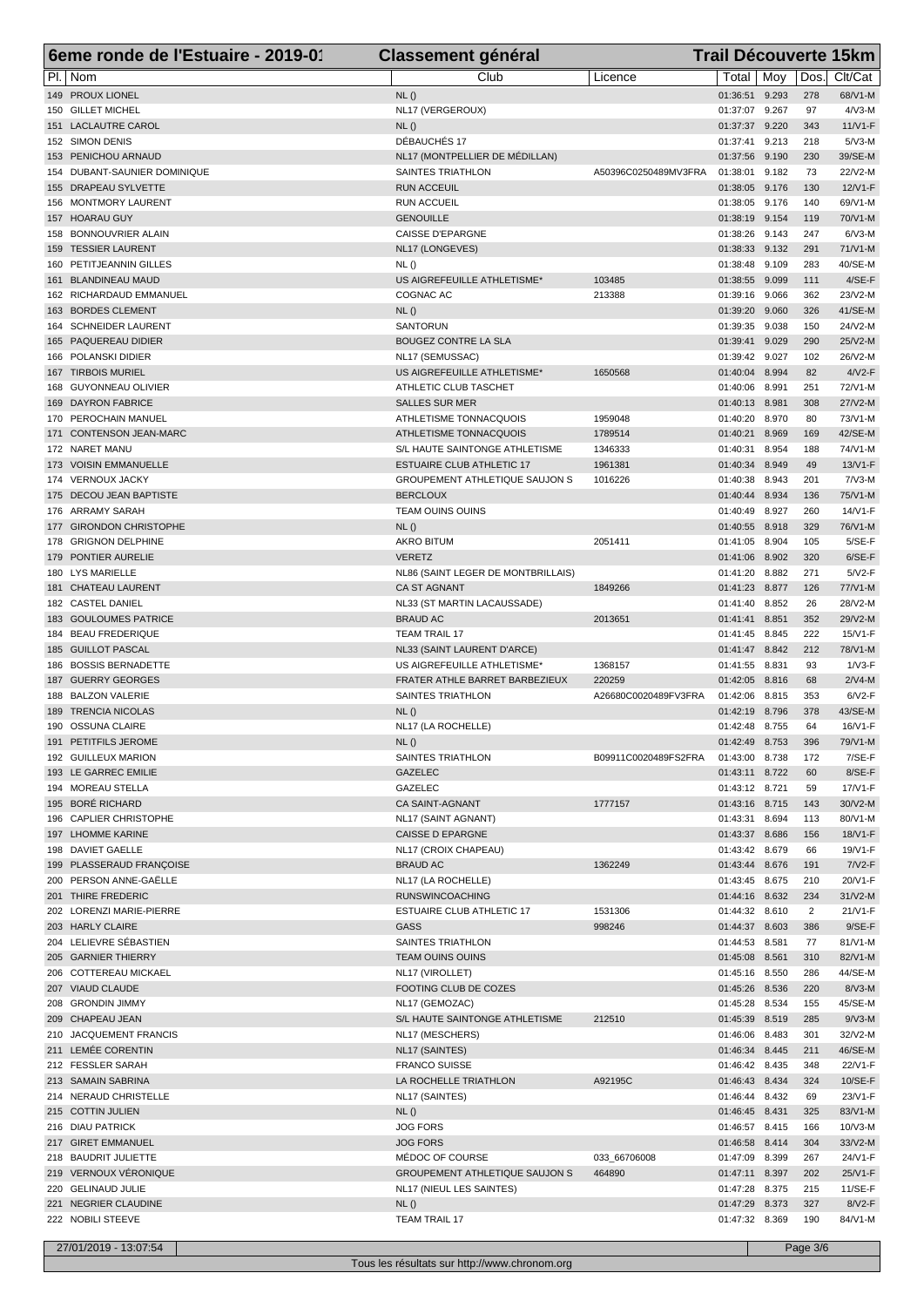| 6eme ronde de l'Estuaire - 2019-01          | <b>Classement général</b>                   |                      |                                  | <b>Trail Découverte 15km</b> |                     |                     |  |  |
|---------------------------------------------|---------------------------------------------|----------------------|----------------------------------|------------------------------|---------------------|---------------------|--|--|
| PI.   Nom                                   | Club                                        | Licence              | Total   Moy                      |                              | Dos.                | Clt/Cat             |  |  |
| 223 MEYZE JEAN LUC                          | <b>FRANCO SUISSE</b>                        |                      | 01:47:46 8.351                   |                              | 349                 | 34/V2-M             |  |  |
| 224 AUBERT CATHERINE                        | <b>RUN ACCUEIL</b>                          |                      | 01:48:12 8.318                   |                              | 22                  | $2/V3-F$            |  |  |
| 225 JAUMOUILLE BENJAMIN                     | NL()                                        |                      | 01:48:14 8.315                   |                              | 243                 | 47/SE-M             |  |  |
| 226 BRACONNIER EMILIE                       | <b>US SAINTES</b>                           | 2134130              | 01:48:17                         | 8.312                        | 162                 | 26/V1-F             |  |  |
| 227 ROY JENNIFER                            | <b>GASS</b>                                 | 2095065              | 01:48:17 8.312                   |                              | 383                 | 27/V1-F             |  |  |
| 228 DUGARRY CORINNE                         | <b>BRAUD AC</b>                             | 1982373              | 01:48:18 8.310                   |                              | 182                 | 12/SE-F             |  |  |
| 229 LACOSTE VINCENT                         | NL33 (SAINT PAUL)                           |                      | 01:48:27                         | 8.299                        | 100                 | 85/V1-M             |  |  |
| 230 GUITTON YVES<br>231 CORNUAU CORINNE     | NL17 (MEDIS)<br>NL()                        |                      | 01:48:30<br>01:48:38             | 8.295<br>8.285               | 76<br>335           | 35/V2-M<br>$9/V2-F$ |  |  |
| 232 NOULIN VINCENT                          | NL()                                        |                      | 01:48:47                         | 8.273                        | 368                 | 86/V1-M             |  |  |
| 233 COMBES EMILIE                           | ATHLETISME MARENNES PRESQU'ILE D'AF 1912491 |                      | 01:49:11                         | 8.243                        | 384                 | 13/SE-F             |  |  |
| 234 MARICAL SARAH                           | TRIATHLON CLUB SAUJONNAIS                   | A76356L0020494FV2FRA | 01:49:16                         | 8.237                        | 204                 | 28/V1-F             |  |  |
| 235 PONTAC NATHALIE                         | <b>ASCHR</b>                                |                      | 01:49:16                         | 8.237                        | 387                 | 29/V1-F             |  |  |
| 236 PONTAC LAURENT                          | NL()                                        |                      | 01:49:18                         | 8.234                        | 388                 | 87/V1-M             |  |  |
| 237 BARREAU STEPHANIE                       | NL()                                        |                      | 01:49:22 8.229                   |                              | 151                 | 30/V1-F             |  |  |
| 238 DANIEZ CECILE                           | <b>GROUPEMENT ATHLETIQUE SAUJON S</b>       | 1414374              | 01:49:22                         | 8.229                        | 95                  | 31/V1-F             |  |  |
| 239 LAVAUD SABRINA                          | NL17 (MONTPELLIER DE MÉDILLAN)              |                      | 01:49:26                         | 8.224                        | 229                 | 14/SE-F             |  |  |
| 240 ROBIN PATRICIA                          | LES FONDUS DE VOUNEUIL                      |                      | 01:49:27 8.223                   |                              | 272                 | $3/V3-F$            |  |  |
| 241 DRUJON JANY PIERRE                      | <b>CA ST AGNANT</b>                         | 497539               | 01:49:37 8.210                   |                              | 257                 | $11/N3-M$           |  |  |
| 242 CLUZAN SEVERINE<br>243 CHARBEAU PATRICE | COURIR EN NOUVELLE AQUITAINE                | 1338882              | 01:49:49                         | 8.195<br>8.188               | 223                 | 32/V1-F             |  |  |
| 244 ROUSSET CINDY                           | <b>GASS</b><br>NL()                         |                      | 01:49:55<br>01:49:58             | 8.184                        | 337<br>239          | 12/V3-M<br>15/SE-F  |  |  |
| 245 COSTE PIERRE-LUC                        | S/L US SAINTES ATHLETISME                   | 551195               | 01:50:00                         | 8.182                        | 298                 | 48/SE-M             |  |  |
| 246 CORBINEAU DIDIER                        | <b>SANTORUN</b>                             |                      | 01:50:18                         | 8.160                        | 392                 | 36/V2-M             |  |  |
| 247 COTRAUD JULIEN                          | NL17 (ST SORNIN)                            |                      | 01:50:22                         | 8.155                        | 181                 | 49/SE-M             |  |  |
| 248 DARDILLAC QUENTIN                       | U.E.S.M                                     |                      | 01:50:23                         | 8.153                        | 20                  | $2/CA-M$            |  |  |
| 249 BANT SOPHIE                             | US AIGREFEUILLE ATHLETISME*                 | 1060170              | 01:50:25                         | 8.151                        | 296                 | 10/V2-F             |  |  |
| 250 JACQUES BRUNO                           | NL()                                        |                      | 01:50:39                         | 8.134                        | 380                 | 37/V2-M             |  |  |
| 251 GIRAUD MARC                             | <b>RDTN BREUIL MAGNE</b>                    | A27044L              | 01:50:48 8.123                   |                              | 276                 | 38/V2-M             |  |  |
| 252 VINCENDEAU SANDRINE                     | US SAINTES ATHLETISME                       | 1624404              | 01:50:50                         | 8.120                        | 244                 | 11/V2-F             |  |  |
| 253 SIMON ISABELLE                          | NL17 (BIRON)                                |                      | 01:50:50                         | 8.120                        | 232                 | 12/V2-F             |  |  |
| 254 REINGPACH VALÉRIE                       | US AIGREFEUILLE ATHLETISME*                 | 1640957              | 01:50:52                         | 8.118                        | 192                 | 16/SE-F             |  |  |
| 255 AUMONIER PHILIPPE                       | <b>JOG FORS</b>                             |                      | 01:51:01                         | 8.107                        | 168                 | 39/V2-M             |  |  |
| 256 COLY LAETITIA                           | <b>BRAUD AC</b>                             | 1747167              | 01:51:21                         | 8.083                        | 180                 | 17/SE-F             |  |  |
| 257 RICHETIN SOPHIE<br>258 DANLOS JEAN-MARC | SAINT ANDRE DE CUBZAC<br>LA ROCHELLE        |                      | 01:51:41<br>01:51:46             | 8.058<br>8.052               | 321<br>356          | 33/V1-F<br>40/V2-M  |  |  |
| 259 CAUQUIL DELPHINE                        | <b>SAINTES TRIATHLON</b>                    | B02414C0020489FV1FRA | 01:51:58                         | 8.038                        | 334                 | 34/V1-F             |  |  |
| 260 PRUVOST FRANCOIS XAVIER                 | NL()                                        |                      | 01:52:36                         | 7.993                        | 373                 | 88/V1-M             |  |  |
| 261 JULIENNE KAMILIA                        | <b>BRAUD AC</b>                             | 1784991              | 01:52:58                         | 7.967                        | 106                 | 35/V1-F             |  |  |
| 262 LUC DOMINIQUE                           | <b>FORREST COMPAGNIE</b>                    |                      | 01:53:36                         | 7.923                        | 146                 | 41/V2-M             |  |  |
| 263 DENIS ELODIE                            | NL17 (DOMPIERRE SUR CHARENTE)               |                      | 01:53:37                         | 7.921                        | 152                 | 18/SE-F             |  |  |
| 264 LACAS MAUBOUSSIN WILLY                  | NL()                                        |                      | 01:53:46 7.911                   |                              | 379                 | 89/V1-M             |  |  |
| 265 BLIN SARAH                              | NL33 (ST CIERS/GIRONDE)                     |                      | 01:54:05 7.889                   |                              | 33                  | 36/V1-F             |  |  |
| 266 GOUJON DAMIEN                           | NL33 (TAURIAC)                              |                      | 01:54:18 7.874                   |                              | 98                  | 50/SE-M             |  |  |
| 267 LYS LAURENT                             | ST CIERS SUR GIRONDE                        |                      | 01:54:18 7.874                   |                              | 101                 | 90/V1-M             |  |  |
| 268 GUIGNARD ISABELLE                       | NL17 (ROCHEFORT)                            |                      | 01:54:57 7.829                   |                              | 47                  | 19/SE-F             |  |  |
| 269 GUYON REINE                             | ADRENALINE33                                |                      | 01:55:15 7.809                   |                              | 99                  | 37/V1-F             |  |  |
| 270 FORMON EMMANUEL<br>271 BRUNET DAMIEN    | NL()                                        |                      | 01:55:22 7.801                   |                              | 393                 | $91/V1-M$           |  |  |
| 272 LABRACHERIE SYLVIE                      | NL()<br>GASS                                | 1414397              | 01:55:34 7.788<br>01:55:40 7.781 |                              | 394<br>56           | 92/V1-M<br>13/V2-F  |  |  |
| 273 MORTIER NICOLAS                         | NL17 (SAINTES)                              |                      | 01:56:39 7.715                   |                              | 205                 | 42/V2-M             |  |  |
| 274 GLANDIER YVAN                           | NL17 (VÉNÉRAND)                             |                      | 01:56:39 7.715                   |                              | 116                 | 93/V1-M             |  |  |
| 275 NORMAND JEAN MICHEL                     | NL17 (MARSILLY)                             |                      | 01:57:17 7.674                   |                              | 317                 | $3/N4-M$            |  |  |
| 276 GIRBET PHILIPPE                         | <b>NL()</b>                                 |                      | 01:57:26 7.664                   |                              | 340                 | 43/V2-M             |  |  |
| 277 ROUIL BERNARD                           | FABB                                        | 576558               | 01:57:43 7.645                   |                              | 31                  | 44/V2-M             |  |  |
| 278 CAMUS LAURENT                           | NL()                                        |                      | 01:57:46 7.642                   |                              | 259                 | 45/V2-M             |  |  |
| 279 FOUGERE PHILIPPE                        | NL16 (MERPINS)                              |                      | 01:57:57 7.630                   |                              | 309                 | 46/V2-M             |  |  |
| 280 CHARBONNIER CHRISTOPHE                  | <b>LYONNAISE LIMOGES</b>                    |                      | 01:58:02 7.625                   |                              | 12                  | 47/V2-M             |  |  |
| 281 SEGUIN STÉPHANIE                        | NL17 (TESSON)                               |                      | 01:58:02 7.625                   |                              | 197                 | 38/V1-F             |  |  |
| 282 RIGAUDEAU LOIC                          | NL17 (SAINTES)                              |                      | 01:58:04 7.623                   |                              | 216                 | 51/SE-M             |  |  |
| 283 GUÉRIN WILLY                            | SP MORTAGNE                                 |                      | 01:58:17 7.609                   |                              | 28                  | 94/V1-M             |  |  |
| 284 CHEMINET ANNE                           | A LOISIRS PERIGNY ROMPSAY                   | 1714488              | 01:58:29 7.596                   |                              | 14                  | 20/SE-F             |  |  |
| 285 TRULES ISABELLE<br>286 TOTH IANOS       | NL17 (LA ROCHELLLE)                         |                      | 01:58:31 7.594                   |                              | 199                 | 39/V1-F             |  |  |
| 287 AUGÉ RICHARD                            | NL17 (RIOUX)<br>US AIGREFEUILLE ATHLETISME* | 1555711              | 01:58:35 7.590<br>01:58:37 7.587 |                              | 365<br>$\mathbf{1}$ | 52/SE-M<br>53/SE-M  |  |  |
| 288 GUIGNOUARD OLIVIER                      | NL17 (TONNAY CHARENTE)                      |                      | 01:58:37 7.587                   |                              | 311                 | 95/V1-M             |  |  |
| 289 SIRET VIRGINIE                          | <b>ESTUAIRE CLUB ATHLETIC 17</b>            | 1691653              | 01:58:39 7.585                   |                              | 323                 | 21/SE-F             |  |  |
| 290 MENARD BEATRICE                         | <b>SAINTES</b>                              |                      | 01:58:40 7.584                   |                              | 173                 | 40/V1-F             |  |  |
| 291 VALLEE LUDOVIC                          | SAINTES TRIATHLON                           | A54027C0020489MV1FRA | 01:58:41 7.583                   |                              | 354                 | 96/V1-M             |  |  |
| 292 DOUIN CORINNE                           | SAINTES TRIATHLON                           |                      | 01:58:41 7.583                   |                              | 72                  | 14/V2-F             |  |  |
| 293 SARRELONGUE ANNIE                       | PIAN SPORT EVASION                          |                      | 01:58:52 7.572                   |                              | 194                 | $4/\sqrt{3}$ -F     |  |  |
| 294 VIGUIAUD PATRICIA                       | <b>TEAM TRAIL17</b>                         |                      | 01:59:01 7.562                   |                              | 89                  | 15/V2-F             |  |  |
| 295 ARCOUET VÉRONIQUE                       | NL17 (SAINT SULPICE DE ROYAN)               |                      | 01:59:01 7.562                   |                              | 178                 | 41/V1-F             |  |  |
| 296 RAMIZ LAETITIA                          | <b>TEAM TRAIL17</b>                         |                      | 01:59:01 7.562                   |                              | 231                 | 42/V1-F             |  |  |
| 27/01/2019 - 13:07:54                       |                                             |                      |                                  |                              | Page 4/6            |                     |  |  |
|                                             |                                             |                      |                                  |                              |                     |                     |  |  |

Tous les résultats sur http://www.chronom.org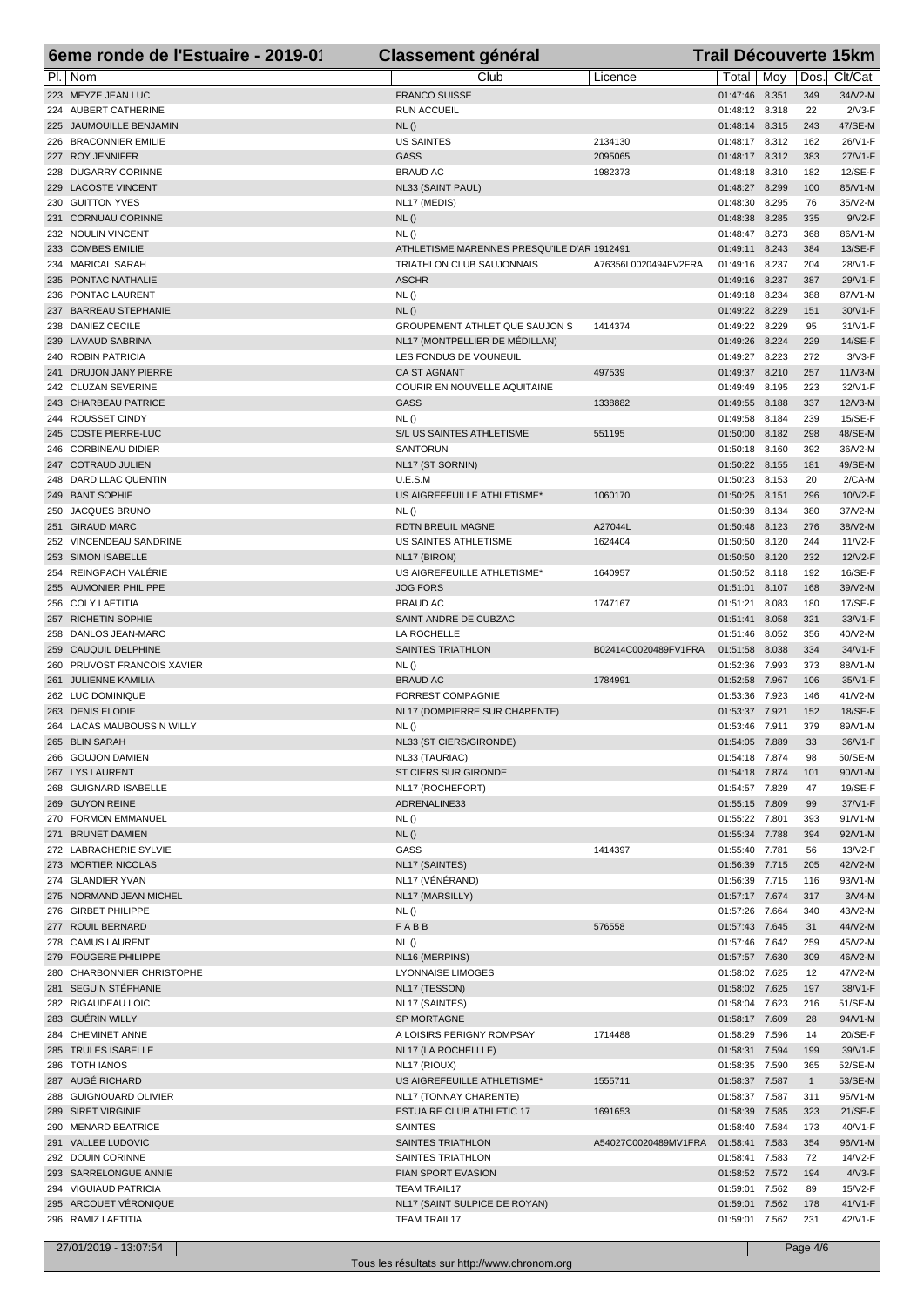| 6eme ronde de l'Estuaire - 2019-01              | <b>Classement général</b>                                     |                                              | <b>Trail Découverte 15km</b>                          |                |                |                            |
|-------------------------------------------------|---------------------------------------------------------------|----------------------------------------------|-------------------------------------------------------|----------------|----------------|----------------------------|
| PI.   Nom                                       | Club                                                          | Licence                                      | Total   Moy                                           |                | Dos.           | Clt/Cat                    |
| 297 ROY FRANCIS                                 | PIAN SPORT EVASION                                            |                                              | 01:59:19 7.543                                        |                | 217            | $4/VA-M$                   |
| 298 RAMBAULT JEAN MICHEL                        | <b>GROUPEMENT ATHLETIQUE SAUJON S</b>                         | 2080710                                      | 01:59:22 7.540                                        |                | 70             | 13/V3-M                    |
| 299 GUEYE VALERIE                               | NL17 (AYTRE)                                                  |                                              | 01:59:28                                              | 7.533          | 287            | 16/V2-F                    |
| 300 PAPIN GILLES<br>301 RAPINAT CLAIRE          | NL()<br>NL17 (MONTPELLIER DE MEDILLAN)                        |                                              | 01:59:51 7.509<br>02:00:56                            | 7.442          | 258<br>279     | 14/V3-M<br>22/SE-F         |
| 302 DROCHON YANNICK                             | <b>BRAUD AC</b>                                               | 2099770                                      | 02:01:17 7.421                                        |                | 225            | 48/V2-M                    |
| 303 AUBERT PATRICK                              | NL()                                                          |                                              | 02:01:17 7.421                                        |                | 398            | 97/V1-M                    |
| 304 AUBERT VALERIE                              | <b>ESTUAIRE CLUB ATHLETIC 17</b>                              | 2087218                                      | 02:01:18                                              | 7.420          | 109            | 43/V1-F                    |
| 305 PERROGON DOMINIQUE                          | <b>COGNAC EXTREME AVENTURE</b>                                |                                              | 02:01:28 7.409                                        |                | 302            | 17/V2-F                    |
| 306 PRINTEMPS HELENE                            | <b>RUN ACCUEIL</b>                                            |                                              | 02:01:31                                              | 7.406          | 18             | 18/V2-F                    |
| 307 DAUNAS DANIEL                               | <b>CA ST AGNANT</b>                                           | 739301                                       | 02:01:43                                              | 7.394          | 54             | $15/N3-M$                  |
| 308 PHILIPPS THIERRY<br>309 FOUQUET BERNADETTE  | NL()<br><b>BOURG SUR GIRONDE</b>                              |                                              | 02:02:07 7.370<br>02:02:11                            | 7.366          | 328<br>226     | 49/V2-M<br>19/V2-F         |
| 310 BUR PATRICE                                 | NL17 (CRAMCHABAN)                                             |                                              | 02:02:24                                              | 7.353          | 90             | 98/V1-M                    |
| 311 MULLER NATACHA                              | <b>SANTORUN</b>                                               |                                              | 02:02:25                                              | 7.352          | 8              | 44/V1-F                    |
| 312 CÔME YOHAN                                  | <b>CANITOONS 37</b>                                           | CF19371006                                   | 02:02:38                                              | 7.339          | 214            | 54/SE-M                    |
| 313 MARTIGNY DIDIER                             | <b>BRAUD AC</b>                                               | 1008453                                      | 02:03:02                                              | 7.315          | 139            | 50/V2-M                    |
| 314 POUMAILLOUX STEPHANIE                       | UNION SPORTIVE CENON ATHLETISM                                | 2095018                                      | 02:03:02 7.315                                        |                | 137            | $1/ES-F$                   |
| 315 MICHOT LILIAN                               | NL()                                                          |                                              | 02:03:11                                              | 7.306          | 389            | $5/N4-M$                   |
| 316 ARTAUD SONIA                                | 17430 - GENOUILLE                                             |                                              | 02:03:16                                              | 7.301          | 108            | 45/V1-F                    |
| 317 GARNIER CÉDRIC<br>318 HERVEAU MURIEL        | NL17 (GENOUILLÉ)<br><b>GROUPEMENT ATHLETIQUE SAUJON S</b>     | 150812                                       | 02:03:16<br>02:03:59                                  | 7.301<br>7.259 | 300<br>288     | 55/SE-M<br>20/V2-F         |
| 319 NEVO VALÉRIE                                | ROCHEFORT ATHLETISME CLUB                                     | 1622708                                      | 02:04:01                                              | 7.257          | 189            | 46/V1-F                    |
| 320 NEVO LAURENT                                | ROCHEFORT TRIATHLON                                           | A47947C0020496MV2FRA                         | 02:04:01 7.257                                        |                | 206            | 99/V1-M                    |
| 321 ROBERT SANDRA                               | NL17 (SAINT GEORGES DE DIDONNE)                               |                                              | 02:04:03 7.255                                        |                | 284            | 23/SE-F                    |
| 322 MALOSSANNE MAYLIS                           | NL16 (ANGOULÊME)                                              |                                              | 02:04:11                                              | 7.247          | 62             | 47/V1-F                    |
| 323 GAUDIN JEAN LUC                             | HAUTE SAINTONGE ATHLETISME                                    | 937329                                       | 02:04:14 7.244                                        |                | 342            | 16/V3-M                    |
| 324 DANQUIGNY SANDRINE                          | POUSSE-PIEDS FOURAS                                           | T307905                                      | 02:04:33                                              | 7.226          | 40             | 48/V1-F                    |
| 325 RICHEBON MARYSE                             | <b>FORREST COMPAGNIE</b>                                      |                                              | 02:04:35 7.224                                        |                | 147            | $21/N2-F$                  |
| 326 MEYER EMMANUELLE<br>327 MEYER PATRICK       | LA ROCHELLE TRIATHLON<br>LA ROCHELLE TRIATHLON                | A26354C0250485FV3FRA<br>A26352C0250485MV3FRA | 02:04:47 7.213<br>02:04:48                            | 7.212          | 174<br>175     | 22/V2-F<br>51/V2-M         |
| 328 CANNAUD VALÉRIE                             | 17430 - GENOUILLE                                             |                                              | 02:05:16                                              | 7.185          | 112            | 49/V1-F                    |
| 329 LIMOUSIN LOIC                               | NL85 (AIZENAY)                                                |                                              | 02:05:21                                              | 7.180          | 346            | 52/V2-M                    |
| 330 OSSWALD ERIC                                | S/L US SAINTES ATHLETISME                                     | 2134159                                      | 02:05:31                                              | 7.170          | 295            | 53/V2-M                    |
| 331 LECONTE SEVERINE                            | <b>ESTUAIRE CLUB ATHLETIC 17</b>                              | 1954365                                      | 02:05:33 7.168                                        |                | 52             | 50/V1-F                    |
| 332 SIRAUD FRANCOIS                             | NL17 (LES GONDS)                                              |                                              | 02:05:50                                              | 7.152          | 37             | $17/N3-M$                  |
| 333 BEAU ALAIN                                  | <b>JOG FORS</b>                                               |                                              | 02:05:52                                              | 7.150          | 165            | 18/V3-M                    |
| 334 GAREL PHILIPPE                              | <b>JOG FORS</b><br><b>PERIGNY</b>                             | <b>FFA</b>                                   | 02:05:53 7.149<br>02:06:17 7.127                      |                | 167<br>41      | 19/V3-M<br>23/V2-F         |
| 335 FLITAN ANA<br>336 BROUILLET JOSIANE         | NL()                                                          |                                              | 02:06:36                                              | 7.109          | 336            | $5/V3-F$                   |
| 337 RENOUX ÉRIC                                 | NL17 (MEDIS)                                                  |                                              | 02:07:19                                              | 7.069          | 364            | 100/V1-M                   |
| 338 TANNEAU JOEL                                | <b>JOEL TANNEAU</b>                                           |                                              | 02:07:50 7.040                                        |                | 273            | 20/V3-M                    |
| 339 LE ROY EMILIE                               | NL17 (MARENNES)                                               |                                              | 02:08:00 7.031                                        |                | 121            | 24/SE-F                    |
| 340 ANDRE CLAUDIE                               | <b>CLAUDIE ANDRE</b>                                          |                                              | 02:08:05 7.027                                        |                | 305            | 51/V1-F                    |
| 341 FOUGERE PASCALE                             | NL16 (MERPINS)                                                |                                              | 02:08:31 7.003                                        |                | 237            | 24/V2-F                    |
| 342 BAUDRY CORINE                               | NL16 (SAINT BRICE)                                            |                                              | 02:08:31 7.003                                        |                | 270            | 25/V2-F                    |
| 343 TEMARIIAUMA NAOMI<br>344 MACAIGNE MERYLINE  | <b>INDIVIDUELLE</b><br>SANTONRUN                              |                                              | 02:08:38<br>02:09:06 6.971                            | 6.997          | 269<br>44      | 52/V1-F<br>26/V2-F         |
| 345 ALIX BRUNO                                  | <b>BRAUD AC</b>                                               | 2076475                                      | 02:10:02 6.921                                        |                | 11             | 101/V1-M                   |
| 346 ANDRE PASCAL                                | PASCAL ANDRE                                                  |                                              | 02:10:17 6.908                                        |                | 263            | 102/V1-M                   |
| 347 FREMONDIERE ISABELLE                        | LA ROCHELLE TRIATHLON                                         | A84309L0020485FV3FRA                         | 02:11:23 6.850                                        |                | 154            | 27/V2-F                    |
| 348 PERONNO VINCENT                             | NL17 (AYTRE)                                                  |                                              | 02:11:23                                              | 6.850          | 347            | 54/V2-M                    |
| 349 NOURAUD VINCENT                             | COOP COOPERATIVE                                              |                                              | 02:13:23 6.747                                        |                | 341            | 56/SE-M                    |
| 350 CRAOUYEUR MARC                              | NL86 (POITIERS)                                               |                                              | 02:15:59 6.618                                        |                | 170            | 55/V2-M                    |
| 351 BONNIN FABIENNE                             | NL17 (ST LAURENT DE LA PRÉE)                                  |                                              | 02:26:49 6.130                                        |                | 61             | 53/V1-F                    |
| 352 JEAMMET LAETITIA<br>353 LARBAT GILETTE      | POUSSÉ PIEDS FOURAS<br>POUSSE PIEDS                           | PASS J AIME COURIR                           | 02:26:49 6.130<br>02:26:49 6.130                      |                | 355<br>87      | 25/SE-F<br>$6/\sqrt{3}$ -F |
| 354 GHOURI MALIKA                               | RUN ACCUEIL LA ROCHELLE                                       |                                              | 02:27:51 6.087                                        |                | 10             | 28/V2-F                    |
| 355 CAMILLE BRIGITTE                            | <b>RUN ACCUEIL</b>                                            |                                              | 02:27:51 6.087                                        |                | 9              | $7/N3-F$                   |
| 356 RODRIGUES SERGE                             | NL()                                                          |                                              | 02:29:45 6.010                                        |                | 161            | 103/V1-M                   |
| 357 HANNEDOUCHE JUSTINE                         | NL17 (LA ROCHELLE)                                            |                                              | 02:55:31 5.128                                        |                | 118            | 26/SE-F                    |
| 358 PERAUDEAU LÉONIE                            | NL17 (LA ROCHELLE)                                            |                                              | 02:55:32 5.127                                        |                | 122            | 27/SE-F                    |
| 359 DAGUERRE GILLES                             | NL()                                                          |                                              | 03:05:10 4.860                                        |                | 339            | 104/V1-M                   |
| DNF-RAFFIN TONY<br>DNF-SICAUD MICHELE           | S/L ESM CHALLANS<br>FRATERNELLE ATHLETISME BARRET BARE 711272 | 2124122                                      | 00:00:00 -0.000<br>00:00:00 -0.000                    |                | $-6$<br>$53 -$ | $-$ / $V1$ -M<br>$ N3-F$   |
| DNF-ABBALLE ARNAUD                              | NL17 (ROYAN)                                                  |                                              | $-00:00:00 - 0.000$                                   |                | $-92-$         | $-$ /SE-M                  |
| DNF-TONNERRE MATHIEU                            | AMICALE SAPEURS POMPIERS SAINTES                              |                                              | $-00:00:00$ $-0.000$ $134$ $-$                        |                |                | $-N1-M$                    |
| DNF-PIOTTE CLAUDE                               | N L()                                                         |                                              | $00:00:00 - 0.000 - 135$                              |                |                | $ N2$ -M                   |
| DNF-FAURE BENJAMIN                              | NL <sub>17</sub> (TANZAC)                                     |                                              | 00:00:00 -0.000 149                                   |                |                | $-SE-M$                    |
| DNF-MAHUTEAU LUCIE                              | CANITOONS 37                                                  | CF19371004                                   | $00:00:00 - 0.000 - 213$ -                            |                |                | $-/SE-F$                   |
| DNF-HERPIN DAVID                                | <b>BERCLOUX</b>                                               |                                              | 00:00:00 0.000 265                                    |                |                | $-$ / $V1 - M$             |
| DNF-GIRAUD OLIVIER-                             | <b>TRIATHLON HAUTE SAINTONGE</b>                              | A74313C0250488MV2FRA 00:00:00 -0.000 330     |                                                       |                |                | $ N2$ -M                   |
| DNF-ROUGERON JEAN PAUL<br>DNS-PHELIPPEAU PASCAL | NL()<br>NL17 (LA ROCHELLE)                                    |                                              | $00:00:00 - 0.000 - 400$<br>$00:00:00 - 0.000 - 17$ - |                |                | $-N2-M$<br>$-N1-M$         |
|                                                 |                                                               |                                              |                                                       |                |                |                            |

27/01/2019 - 13:07:54 Page 5/6